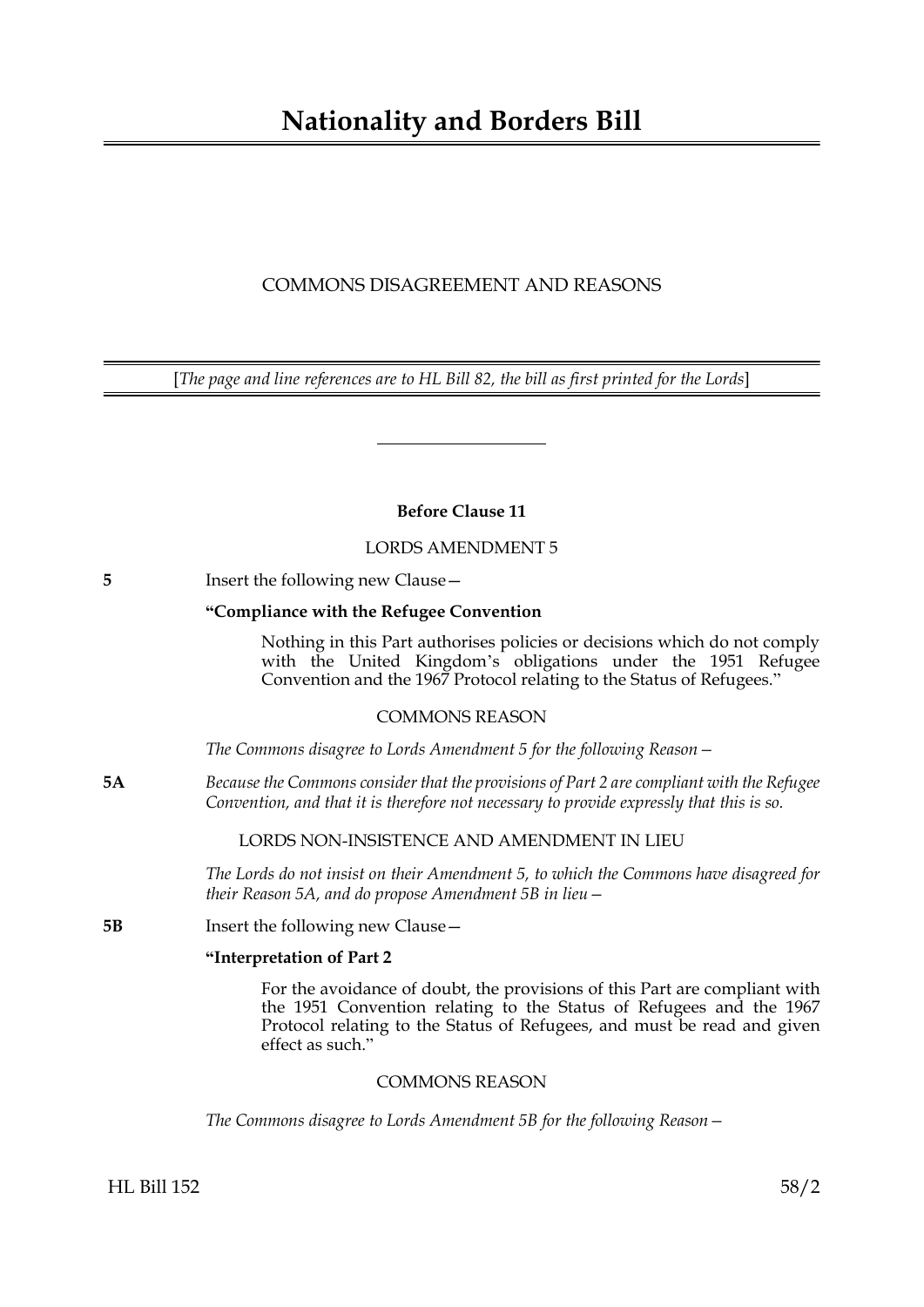**5C** *Because the Commons consider that Lords Amendment 5B makes unnecessary provision.*

### LORDS NON-INSISTENCE AND AMENDMENT IN LIEU

*The Lords do not insist on their Amendment 5B, to which the Commons have disagreed for their Reason 5C, but do propose Amendment 5D in lieu—*

#### **5D** Insert the following new Clause –

#### **"Interpretation of Part 2**

- (1) So far as it is possible to do so, the provisions of this Part must be read and given effect in a way which is compatible with the Refugee Convention.
- (2) If a court or tribunal determining a question which has arisen in connection with the provisions of this Part cannot read and give effect to those provisions in a way which is compatible with the Refugee Convention, it must make a declaration to that effect."

#### COMMONS REASON

*The Commons disagree to Lords Amendment 5D for the following Reason—*

**5E** *Because the Commons consider that the provisions of Part 2 are compliant with the Refugee Convention without the need for an interpretation provision; and that it is not appropriate to give the courts a power to make a declaration of incompatibility.*

#### **Clause 11**

## LORDS AMENDMENT 6

**6** Leave out Clause 11

## COMMONS REASON

*The Commons disagree to Lords Amendment 6 for the following Reason—*

**6A** *Because the Commons consider that it should be possible to accord different treatment to refugees depending on whether they have complied with the criteria set out in clause 11.*

## LORDS NON-INSISTENCE AND AMENDMENT TO THE WORDS SO RESTORED TO THE BILL.

*The Lords do not insist on their Amendment 6, to which the Commons have disagreed for their Reason 6A, and do propose Amendment 6B to the words so restored to the Bill—*

- **6B** Page 14, line 7, leave out subsections (5) to (8) and insert—
	- "(5) The Secretary of State must make provision within the Immigration Rules to—
		- (a) guarantee Group 1 and Group 2 refugees all of their rights under the 1951 Convention relating to the Status of Refugees and the 1967 Protocol relating to the Status of Refugees and international law, without distinction;
		- (b) ensure that the classification of a refugee as a Group 1 or a Group 2 refugee does not affect the ability to maintain the unity of that person's family."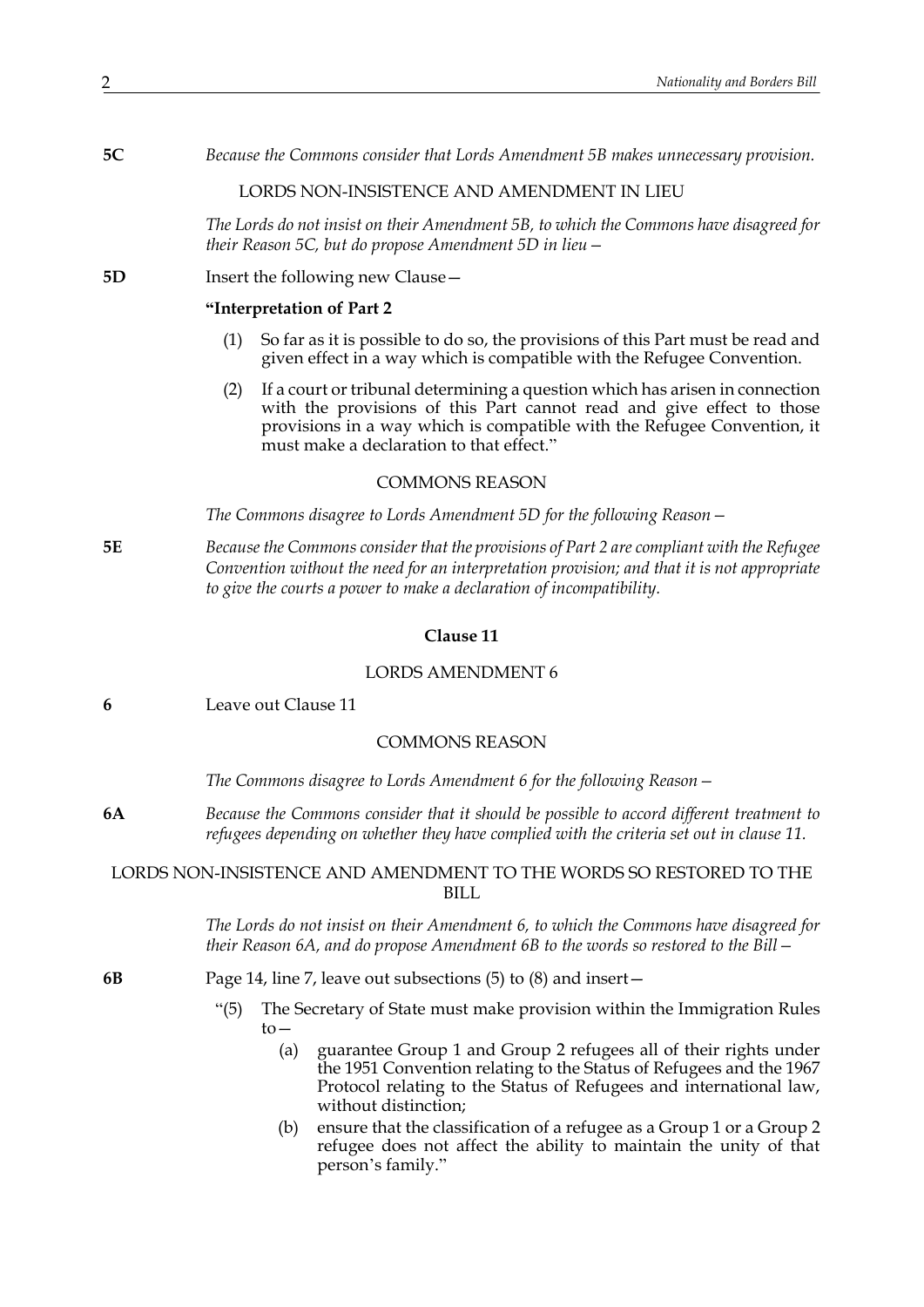#### COMMONS REASON

*The Commons disagree to Lords Amendment 6B for the following Reason—* 

**6C** *Because the Commons consider that it is possible to accord different treatment to refugees depending on whether they have complied with the criteria set out in clause 11 in a way which is compliant with the Refugee Convention.*

LORDS NON-INSISTENCE AND AMENDMENTS IN LIEU

*The Lords do not insist on their Amendment 6B, to which the Commons have disagreed for their Reason 6C, and do propose Amendments 6D, 6E and 6F in lieu—*

- **6D** Page 13, line 44, at end insert—
	- "(2A) A refugee is not to be regarded as failing to comply with the requirement in subsection (2)(a) if, in coming to the United Kingdom, they have stopped in another country outside the United Kingdom with the intention that the stopover in the intermediate country was to be a brief transit on the way to the United Kingdom.
	- (2B) A refugee is not to be regarded as failing to comply with the requirement in subsection (2)(b) if they had good cause to delay the point at which they presented themselves to the authorities."
- **6E** Page 14, line 6, at end insert—
	- "(4A) It shall be for the Secretary of State to prove a failure to comply with the requirement in subsection  $(2)(a)$ ,  $(2)(b)$  or  $(3)$ , as the case may be."
- **6F** Page 14, line 32, at end insert—
	- "(8A) In accordance with section 2 of the Asylum and Immigration Appeals Act 1993, no such immigration rules shall lay down any practice or differentiate in any way which would be contrary to the Refugee Convention.
	- (8B) Immigration rules implementing this provision must take due account of the best interests of children and the fundamental right to family unity in all cases."

#### COMMONS REASON

*The Commons disagree to Lords Amendments 6D, 6E and 6F for the following Reason—*

**6G** *Because the provision in Lords Amendments 6D and 6E conflicts with clause 36; and because the provision in Lords Amendment 6F is unnecessary.*

#### **After Clause 12**

#### LORDS AMENDMENT 7

**7** Insert the following new Clause —

#### **"Changes to the Immigration Act 1971**

(1) The Immigration Act 1971 is amended as follows.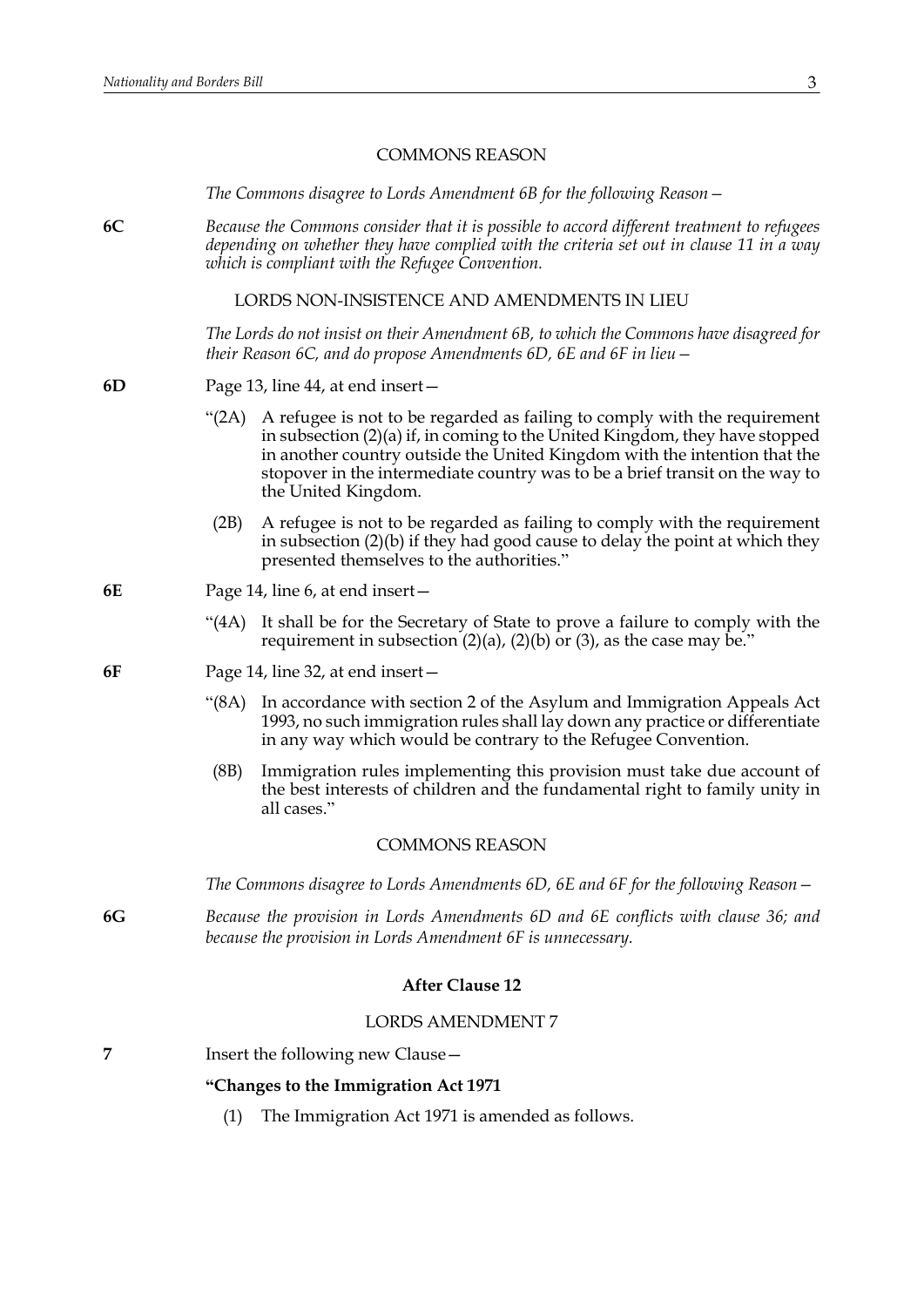- (2) After section 3(2) (general provisions for regulation and control) insert—
	- "(2A) Regulations under subsection (2) must provide that persons, and adult dependants of persons who are applying for asylum in the United Kingdom are granted permission by the Secretary of State to take up employment if—
		- (a) a decision at first instance has not been taken on the applicant's asylum application within six months of the date on which the application was made, or
		- (b) a person makes an application or a further application which raises asylum grounds, and a decision on that new application, or a decision on whether to treat such further asylum grounds as a new application, has not been taken within six months of the date on which the further application was made.
		- (2B) For the purposes of subsection (2A), regulations must ensure that permission granted allowing people applying for asylum in the UK, and their adult dependants to take up employment, are on terms no less favourable than the terms granted to a person with recognised refugee status.
		- (2C) This permission is to be valid until the claim is determined and all appeal rights have been exhausted and individuals granted permission to work will be issued with physical proof of the right to work.""

#### COMMONS REASON

*The Commons disagree to Lords Amendment 7 for the following Reason—*

**7A** *Because the Commons consider that asylum-seekers (save in limited circumstances) and their adult dependants should not be permitted to work while a decision on their claim for asylum is pending.*

#### LORDS NON-INSISTENCE AND AMENDMENTS IN LIEU

*The Lords do not insist on their Amendment 7, to which the Commons have disagreed for their Reason 7A, and do propose Amendments 7B and 7C in lieu—*

**7B** After Clause 12, insert the following new Clause –

#### **"Changes to the Immigration Act 1971**

- (1) The Immigration Act 1971 is amended as follows.
- (2) After section 3(2) (general provisions for regulation and control) insert—
	- "(2A) Regulations under subsection (2) must provide that persons, and adult dependants of persons who are applying for asylum in the United Kingdom are granted permission by the Secretary of State to take up employment if—
		- (a) a decision at first instance has not been taken on the applicant's asylum application within six months of the date on which the application was made, or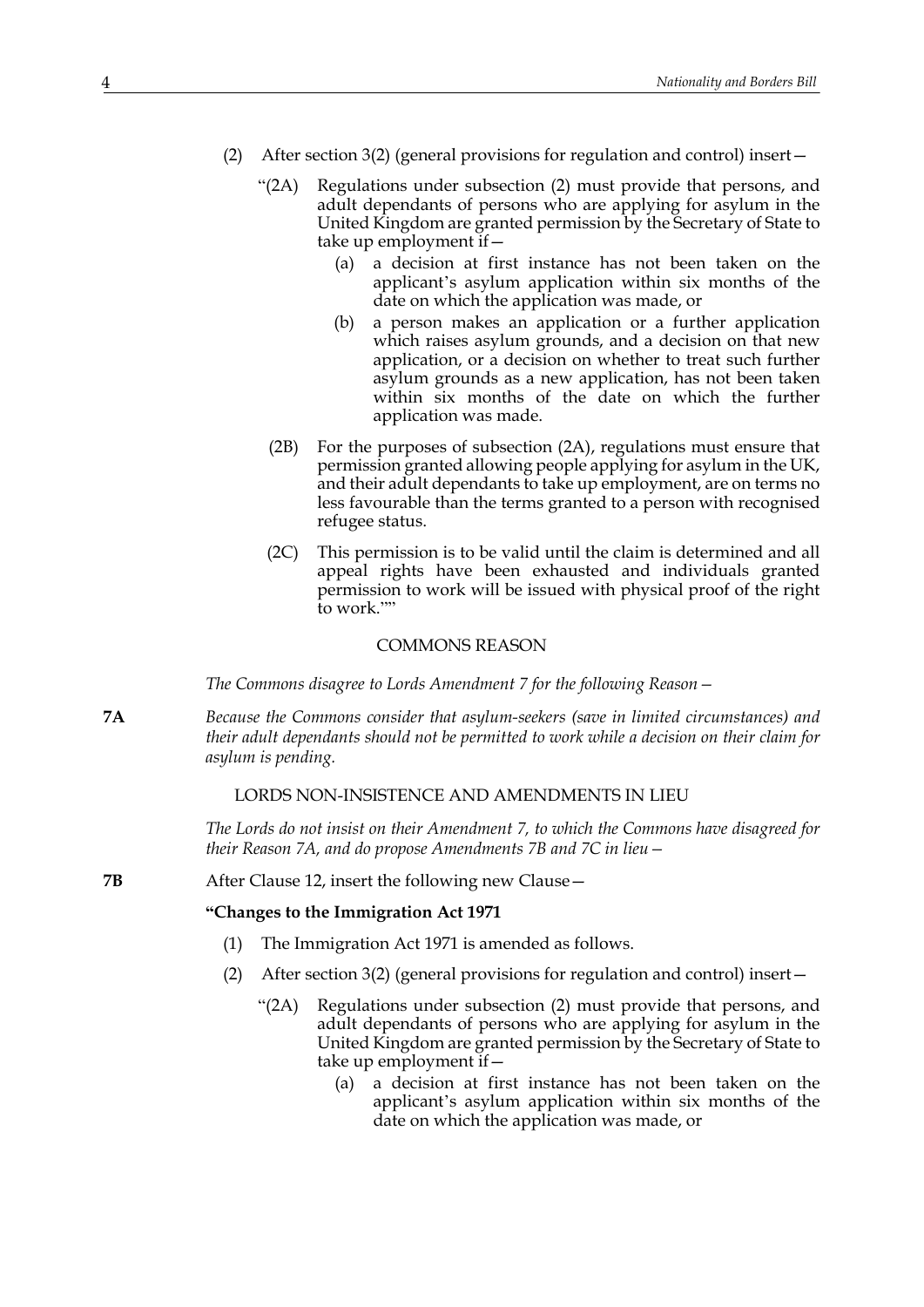| (b) a person makes an application or a further application  |
|-------------------------------------------------------------|
| which raises asylum grounds, and a decision on that new     |
| application, or a decision on whether to treat such further |
| asylum grounds as a new application, has not been taken     |
| within six months of the date on which the further          |
| application was made.                                       |

- (2B) For the purposes of subsection (2A), regulations must ensure that permission granted allowing people applying for asylum in the UK, and their adult dependants to take up employment, are on terms no less favourable than the terms granted to a person with recognised refugee status.
- (2C) This permission is to be valid until the claim is determined and all appeal rights have been exhausted and individuals granted permission to work will be issued with physical proof of the right to work."
- (3) The Secretary of State may, by regulations made by statutory instrument, repeal subsection (2) of this section, if the conditions set out in subsections (4) and (5) have been met.
- (4) The first condition is that within four years of the coming into force of this section, but no sooner than three years after the coming into force of this section, the Secretary of State has commissioned a review of whether the provisions inserted into the Immigration Act 1971 by subsection (2) have acted in such a way as to encourage persons applying for asylum, and adult dependants of such persons, to travel to the United Kingdom.
- (5) The second condition is that the Secretary of State has, within four years of the coming into force of this section, published the outcome of the review under subsection (4).
- (6) Regulations under subsection (3) may not be made unless a draft of the regulations has been laid before, and approved by a resolution of, each House of Parliament."
- **7C** Clause 83, page 84, line 27, at end insert— "(aa) section (*Changes to the Immigration Act 1971*);"

#### COMMONS REASONS

*The Commons disagree to Lords Amendment 7B for the following Reason—* 

**7D** *Because the Commons consider that asylum-seekers (save in limited circumstances) and their adult dependants should not be permitted to work while a decision on their claim for asylum is pending, even for a trial period of 4 years.*

*The Commons disagree to Lords Amendment 7C for the following Reason—*

**7E** *Because it is consequential on Lords Amendment 7B to which the Commons disagree*.

## LORDS NON-INSISTENCE AND AMENDMENTS IN LIEU

*The Lords do not insist on their Amendments 7B and 7C, to which the Commons have disagreed for their Reasons 7D and 7E, and do propose Amendments 7F and 7G in lieu—*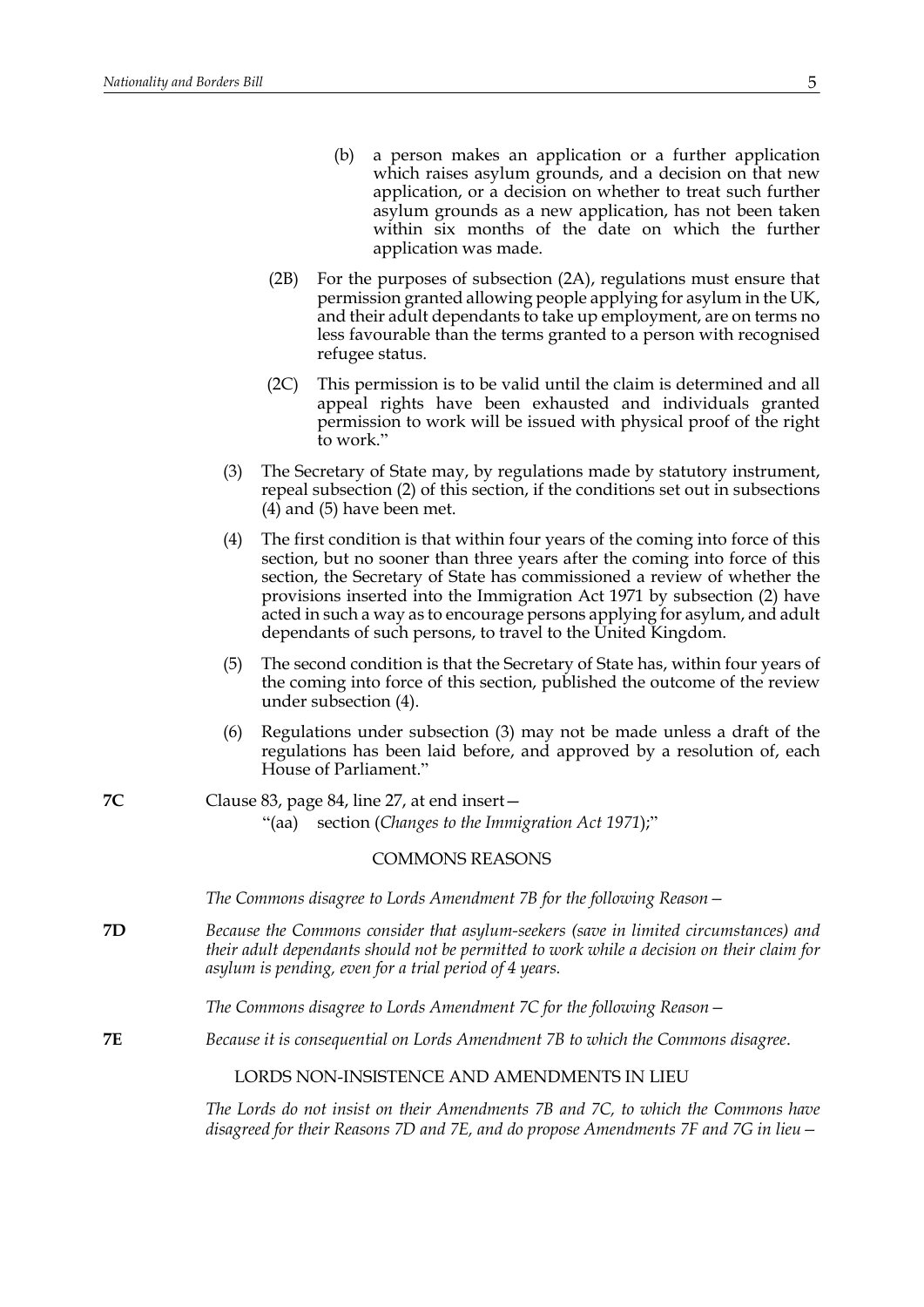**7F** After Clause 12, insert the following new Clause –

#### **"Changes to the Immigration Act 1971**

- (1) The Immigration Act 1971 is amended as follows.
- (2) After section 3(2) (general provisions for regulation and control) insert—
	- "(2A) Regulations under subsection (2) must provide that persons, and adult dependants of persons, who are applying for asylum in the United Kingdom are granted permission by the Secretary of State to take up employment if—
		- (a) a decision at first instance has not been taken on the applicant's asylum application within six months of the date on which the application was made, or
		- (b) a person makes an application or a further application which raises asylum grounds, and a decision on that new application, or a decision on whether to treat such further asylum grounds as a new application, has not been taken within six months of the date on which the further application was made.
		- (2B) For the purposes of subsection (2A), regulations must ensure that permission granted allowing people applying for asylum in the United Kingdom, and their adult dependants, to take up employment, is on terms no less favourable than the terms granted to a person with recognised refugee status.
		- (2C) Such permission is to be valid until the claim is determined and all appeal rights have been exhausted and individuals granted permission to work must be issued with physical proof of the right to work."
- (3) The Secretary of State may, by regulations made by statutory instrument, repeal subsection (2) of this section, if the conditions set out in subsections (4) and (5) have been met.
- (4) The first condition is that within three years of the coming into force of this section, but no sooner than two years after the coming into force of this section, the Secretary of State has commissioned a review of whether the provisions inserted into the Immigration Act 1971 by subsection (2) have acted in such a way as to encourage persons applying for asylum, and adult dependants of such persons, to travel to the United Kingdom.
- (5) The second condition is that the Secretary of State has, within three years of the coming into force of this section, published the outcome of the review under subsection (4).
- (6) Regulations under subsection (3) may not be made unless a draft of the regulations has been laid before, and approved by a resolution of, each House of Parliament."
- **7G** Clause 83, page 84, line 27, at end insert— "(aa) section (*Changes to the Immigration Act 1971*);"

#### COMMONS REASON

*The Commons disagree to Lords Amendments 7F and 7G for the following Reason—*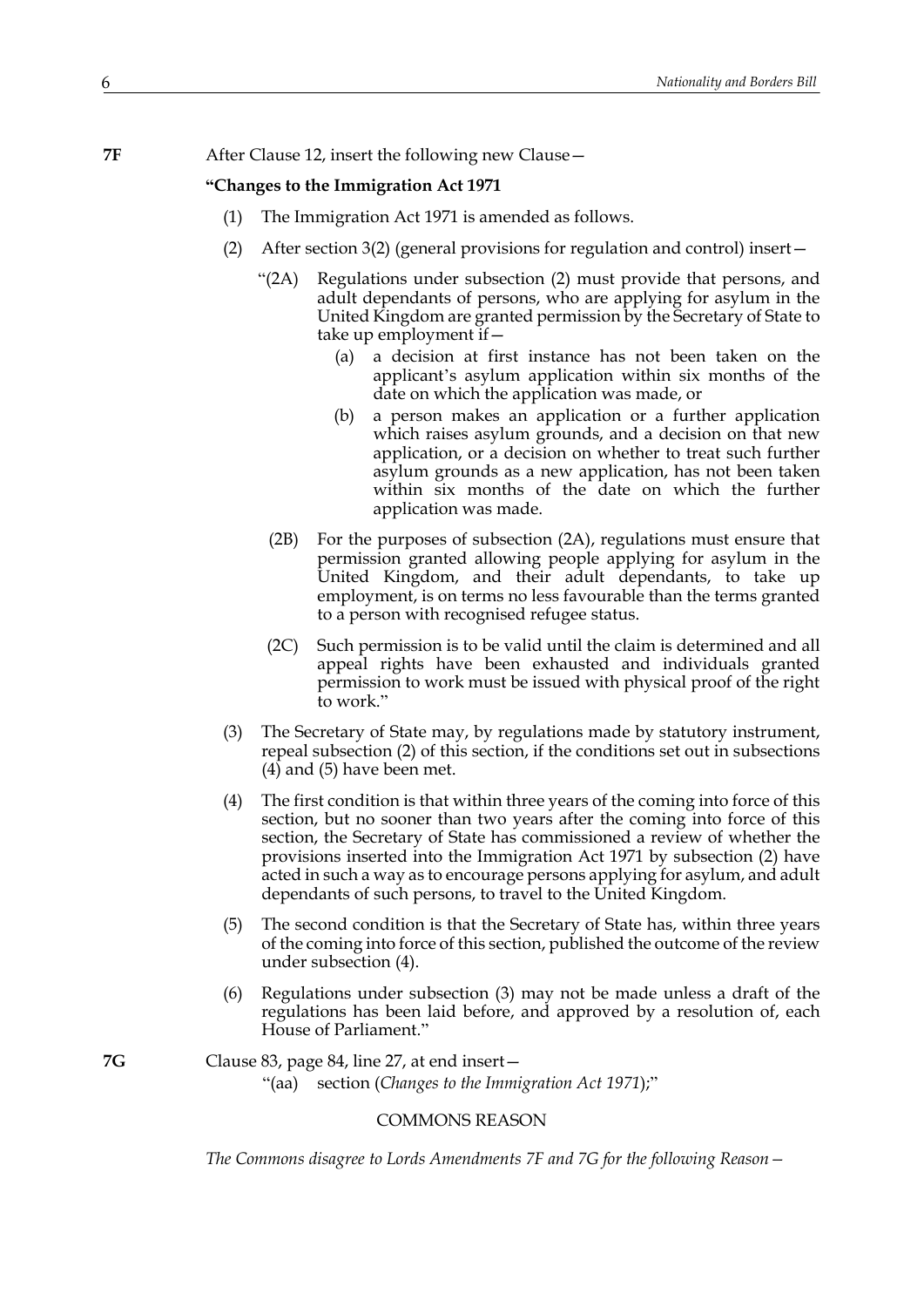**7H** *Because the Commons consider that asylum-seekers (save in limited circumstances) and their adult dependants should not be permitted to work while a decision on their claim for asylum is pending, even for a trial period of 3 years.*